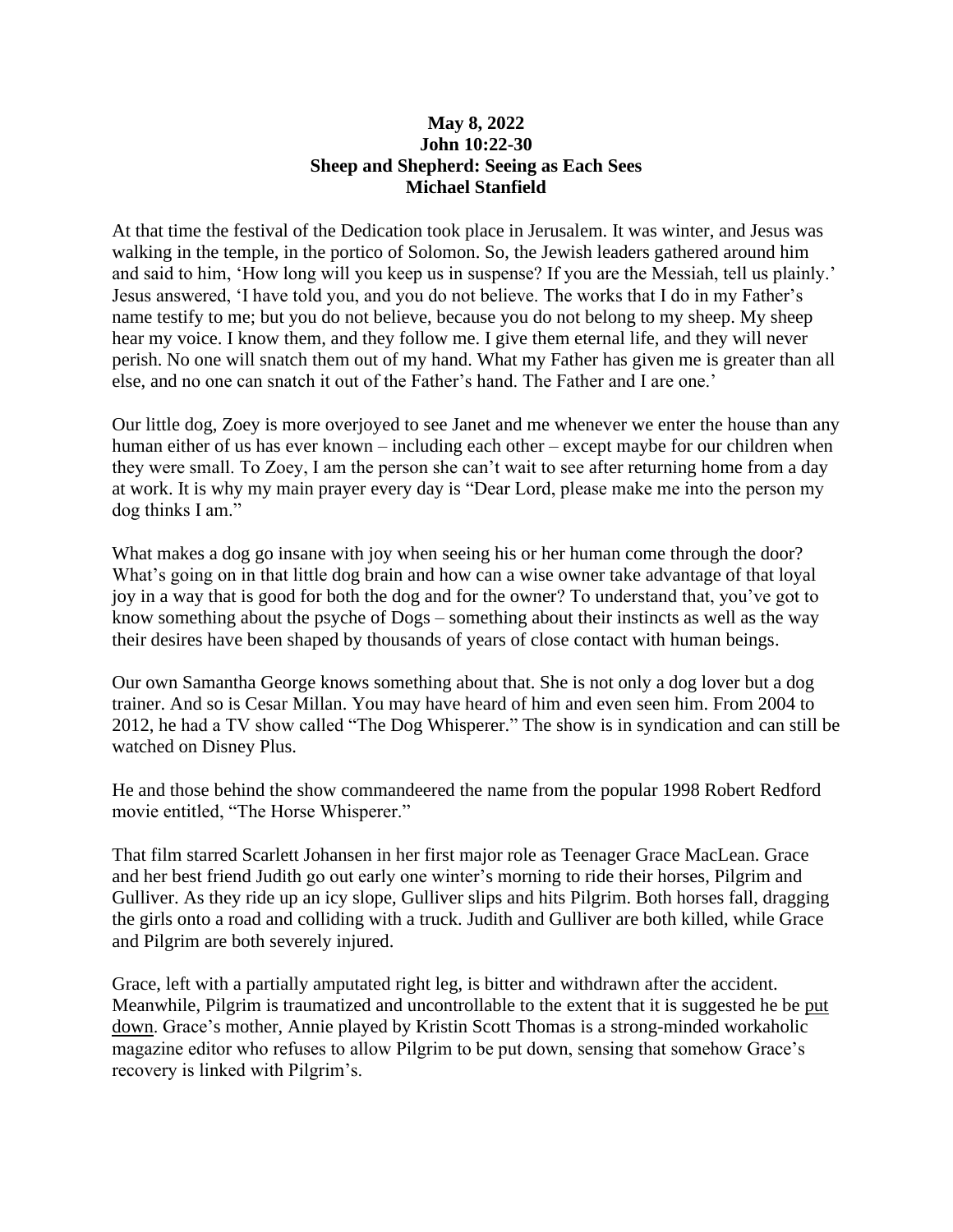Desperate for a way to heal both Grace and Pilgrim, Annie tracks down Tom Booker, a renowned horse trainer played by Robert Redford.

Annie says to Tom, "I've heard you help people with horse problems."

After pausing to think about it, Tom replies, "Truth is, I help horses with people problems."

And maybe that is what all compassionate trainers *really* do – help animals with people problems.

In today's text, the religious leaders, in essence come to Jesus and say "We hear that you are the one who helps God and the Godly with people problems." To which he replies, "Truth is, I help people with God problems created by people who think they are Godly."

Jesus is the very first self-proclaimed whisperer, not of dogs or of horses but of people – *his* people whom he calls his sheep.

Jesus brings the news, unwelcomed by the Godly but a true gift to regular folks, that God can and is influenced by humans and human behavior – that God is willing to do whatever it takes to be in relationship with humans, including being changed by human contact – that God is all about the relationship. And for a relationship to be real and life changing the relationship has to be reciprocal.

Thus, Jesus is at the same time, People whisperer, Sheep whisperer, but also God whisperer.

In one of his stand-up routines, Jerry Seinfeld, observes that if an alien from another planet came and observed us humans following our dogs around waiting for them to do their business and then picking it up and taking it with them, which one of those two, the dog or the human do you think that alien would conclude is in charge of the planet?

And yet that is what Jesus whispers that God does for us.

It is both the essence of the grace offered by Jesus and the stumbling block it causes to those who think they already know what God wants – and to them, that certainly does not include a willingness to stoop to human behavior.

But Christ's own – his sheep – *they* understand the lengths to which he will go and when *they* hear his voice, they are like a dog that sees its master upon his return home at the end of the day.

For Jesus, it was not about following a road to Godly perfection. It was about understanding what people need to be free – free to experience the joy of truly being in God: free to be healthy, hopeful and on the way to being fulfilled.

It is interesting that the same thing is true for dogs. Cesar Millan says that understanding what every dog wants and needs to be happy and healthy is the key. For a dog, he says, that is exercise, discipline, and affection (in that order).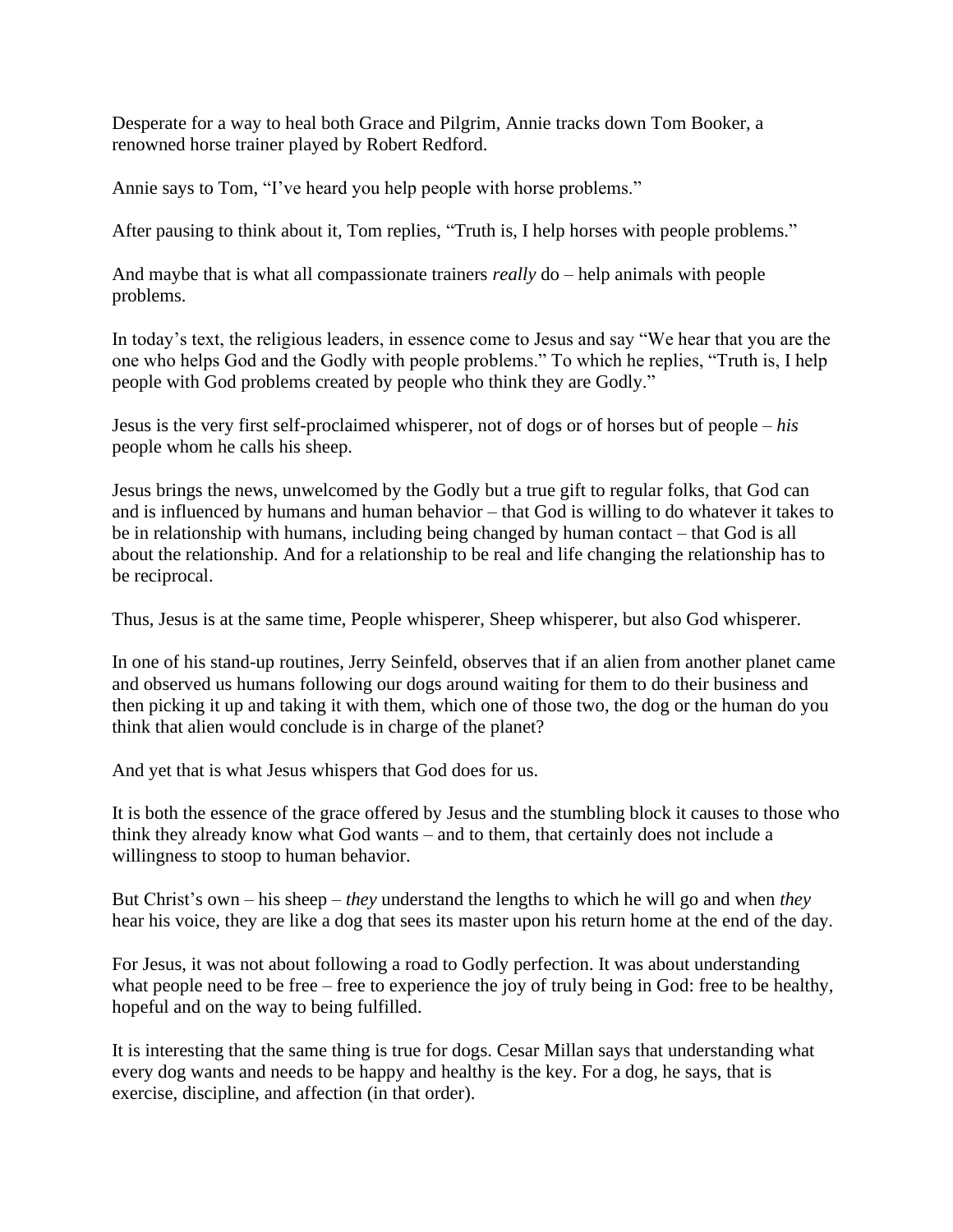Millan says one must understand *what a dog sees when he sees a human*. If you can make significant contact with an animal and how it experiences the world and help it act in its own best interests, you are on your way to becoming a whisperer.

"The moral of the story," Millan says, "is no matter how much money or power you have, how many academic degrees or how many priceless works of art you own, *your dogs don't care.* What they *do* care about is how unstable you are, because, being pack-oriented, it directly affects them."

"Dogs," he says, "know how comfortable you are with yourself, how happy you are, how fearful you are, and what is missing inside of you. They can't tell you, but they absolutely know exactly who you are." He goes on. "You can ask a human, 'Are you happy?' Many will say, 'Of course' — either hiding or unaware of the fact that they are not. Then you'll see their dog. The dog can't hide his emotions, and he's *clearly* not happy. It becomes very obvious by reading a dog, how stable or unstable his human companion is." And this is the clincher: Millan finally says, "Our dogs are our mirrors — but do we dare look into their eyes and truly see our reflections?" Cesar Millan, *Be the Pack Leader: Use Cesar's Way to Transform Your Dog ... and Your Life* (Crown, 2007), 19.

Jesus comes with the radical news that *we* are God's mirrors. That God sees the divine self in us.

Today's gospel reading is not about dogs but about sheep. And sheep do not *appear* to be anywhere near as smart as dogs. It's true: sheep have a reputation for being skittish, for following the herd and for not being all that bright.

But real shepherds, who work with sheep every day, don't see it that way. They don't believe that sheep are stupid. In fact, they argue that sheep may be among the more intelligent of the animals on the farm.

Take their brain size, for example they would say. If you put a human brain, a chimpanzee brain and a sheep brain on the table you'd be hard-pressed to tell the difference between them. Recent studies have shown that sheep actually have excellent memories and are able to differentiate between pictures of human faces up to two years after they have last seen them.

Good shepherds appreciate the intelligence of their charges, which is why they need to do some "whispering" with the sheep like Millan and Samantha do with their dogs. A good shepherd needs to understand what the sheep see when they see the shepherd.

Australian shepherd John Powell is one such "sheep whisperer." After several years of drought reduced his flock and a snake killed his loyal sheepdog, Angie, John was faced with a dilemma: how to keep a herd of sheep in the most economical and minimalistic way.

After restocking his farm with some new lambs, John noticed that his daughter was feeding them willow leaves, which is apparently like giving chocolate to a candy-crazed toddler. Since John was always close by when his daughter doled out the treats, he noticed that as these lambs got older, they would follow him anywhere — even if neither he nor his daughter were handing out willow leaves. And once those older sheep became leaders of the flock and started to follow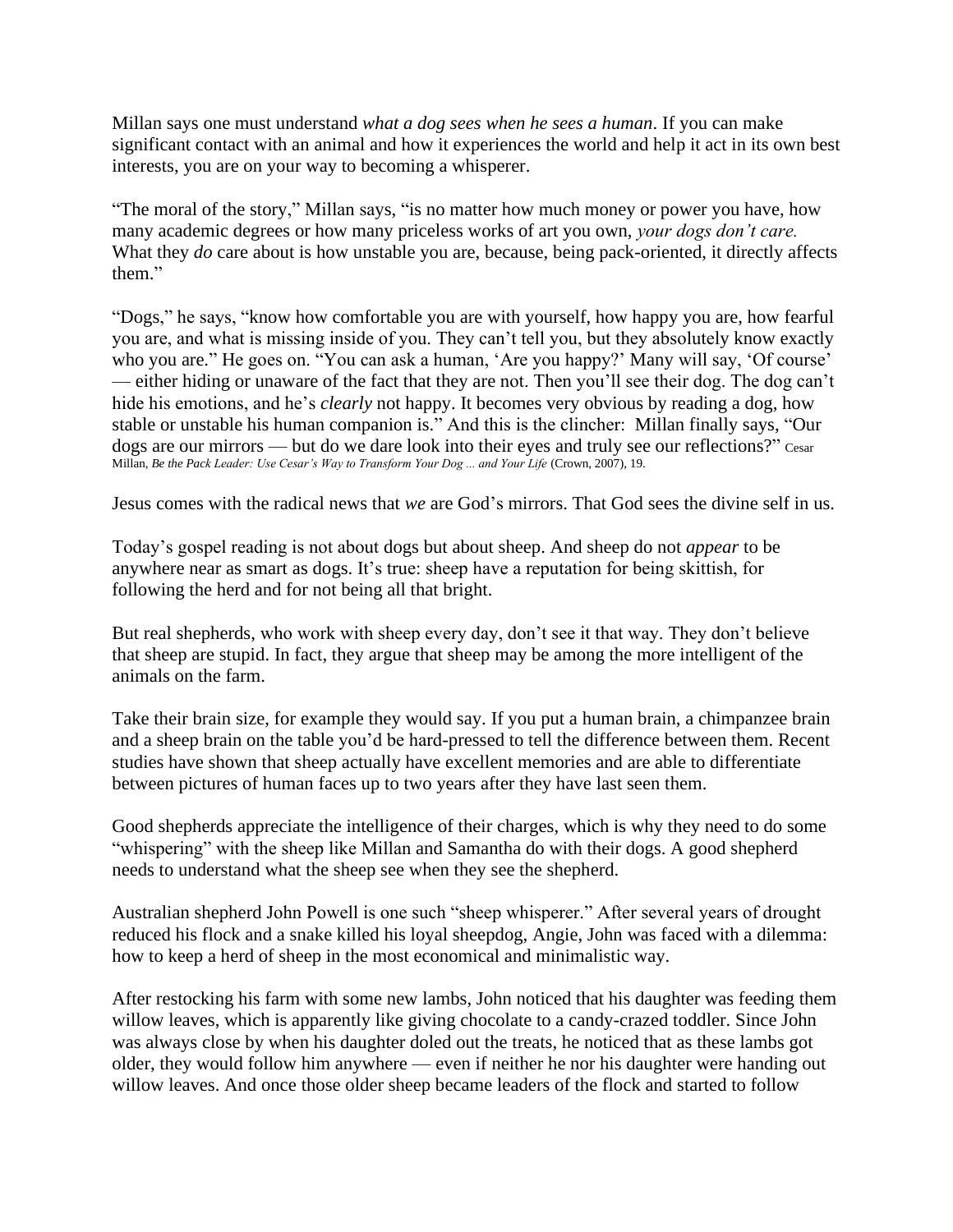John, the herd instinct of the other sheep kicked in and they would go wherever he and the leaders went.

Just by showing up and being recognized by the leaders of the flock, John is now able to herd as many as a thousand sheep at a time by himself with no help from dogs or motorcycles or any of the other things that other shepherds use to control sheep these days. It's a gentler way of shepherding that keeps the sheep calm and happy, and calm sheep tend to be better producers of wool.

## It's all about knowing the sheep and *being known by them*.

No wonder that Jesus chose the image of a shepherd — a "sheep whisperer" — who knows his sheep intimately and is known by them. Of course, he wasn't the first to use this image. Leaders were often compared to shepherds in the ancient world. And Psalm 23 of course, compares God to a good shepherd whose whispering ability makes *all* the difference. God will make us to lie down in green pastures; God will keep us safe; God will make our enemies friends; God will restore our souls by God's presence.

The prophet Ezekiel compares the bad shepherd-kings of Israel who greedily "feed themselves" but not the sheep, with God who will seek the "lost," bring back the "strayed," bind up the "injured" and strengthen the "weak" as a good sheep whisperer would want to do, knowing that these are the keys to a healthy flock. To ensure that this is done well, God said that he would "set up one shepherd over them, my servant David" who shall "feed them and be their shepherd."

*That* servant, *that* Good Shepherd, of course, is Jesus, who is both son of David and Son of God. In today's gospel reading, Jesus picks up God's critique of Israel's bad shepherds (in this case, the Pharisees), and expresses again what the Good Shepherd does: he knows and cares for the sheep even if it costs him everything, including his own life. "I am the good shepherd," he says. "The good shepherd lays down his life for the sheep"

Unlike strangers and hired hands that treat the sheep like a mindless collective, exploiting them or running away when things get tough, the *Good* Shepherd is intimately and symbiotically connected with his flock.

It's no coincidence that Jesus once again brings up his sheep whisperer credentials during the festival of the Dedication (now known as Hanukkah) which celebrated the victory of the Maccabees over foreign Gentile invaders during the intertestamental period. The Maccabees had given their lives in defense of the nation and were fiercely devoted to God and the temple, doing everything in their power to preserve their people. Jesus was about to do the same, but on an even greater scale and for an even greater flock – one that would *include* Gentiles who were not yet part of the "fold".

The Pharisees wanted Jesus to declare that he was the Messiah, but Jesus declares that he has already done so by revealing that he is the "shepherd" God promised through Ezekiel. As if that weren't enough, Jesus' "works" should have been testimony enough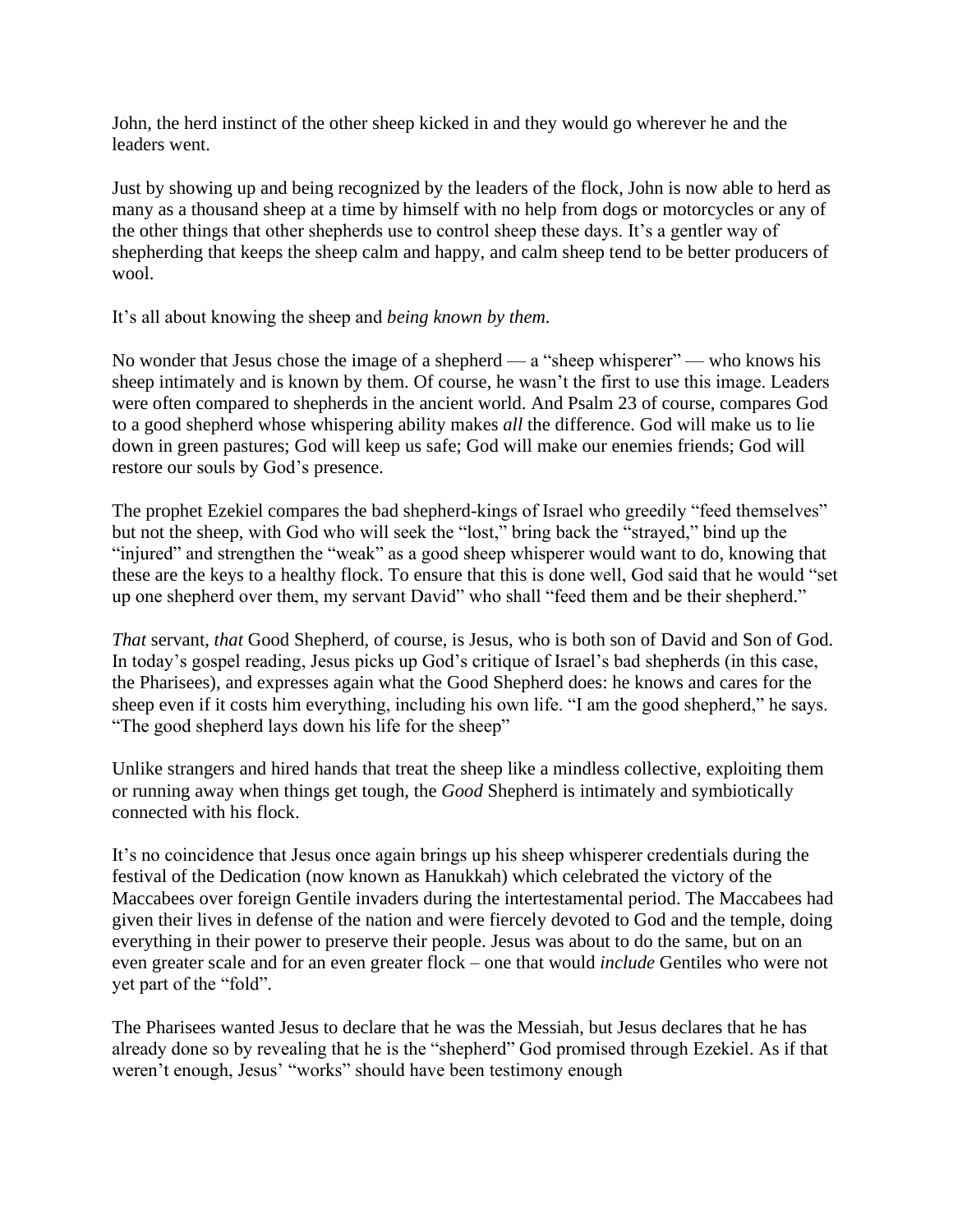The reason the Religious leaders didn't see it was because they were no longer sheep; they were not even dogs. They had become wolves in sheep's clothing. Hence, *they didn't recognize his voice, his manner, his care or his leadership*. What did these wolves see instead? They saw someone who was draining the loyalty of the people from them and to himself. They saw someone who was always taking potshots at their self-righteousness and hypocrisy.

In short, they saw a tasty lamb fat and ready for a kill. And Jesus was more than ready to lay down his life for his sheep.

As English shepherd James Rebanks says that the first rule of shepherding is: "It's not about you. It's about the sheep and the land." Jesus demonstrates this like no other. When the sheep see Jesus, they see a shepherd who has their best interests at heart, and they know it because he is willing to die for them.

We who are part of Jesus' flock have heard the voice of Jesus "whispering" to us.

And not unlike Jesus, we also have a shepherding task. We sheep have been changed by the shepherd into being more like him.

It happens, you know.

So, we are now under-shepherds who care for others as the Good Shepherd cares helping bring them into Jesus' fold where they can experience abundant, life.

To do that, we have to be willing to care for the sheep like Jesus does, to know what they need and to lead them well. Every one of us has a small flock we are given to tend, be it a family, a group of coworkers, a group of friends at school or even a small group at church.

What do our "sheep" see when they look at us?

We're called to hear the shepherd's voice and then, as leaders of the flock, to lead *them* in following *him*. We do that by reflecting his care — ensuring that people have the opportunity to be well-fed spiritually and physically; that we create an environment of peace where people feel valued, loved and cared for; and that we care about the flock more than we care about ourselves. When we do that well (and I happen to think that we do) others *want* to follow where we lead.

And *that* leads me to pray a prayer similar to my dog prayer – which is: "Lord, help me to be the pastor my congregation thinks I am."

And a good prayer for any of us would be, "Lord, help me to be the kind of sheep that leads others to the Shepherd."

Let us pray. Lord, help me to be the pastor my congregation thinks I am. And help us all to be the kind of sheep that lead others to the shepherd. Make us all sheep whisperers and God whisperers. In the name of the Shepherd we pray, amen.

*Bob Kaylor, Tom Plumbley, Melanie Silva and Carl Wilton contributed to this material through Homileticsonline..*